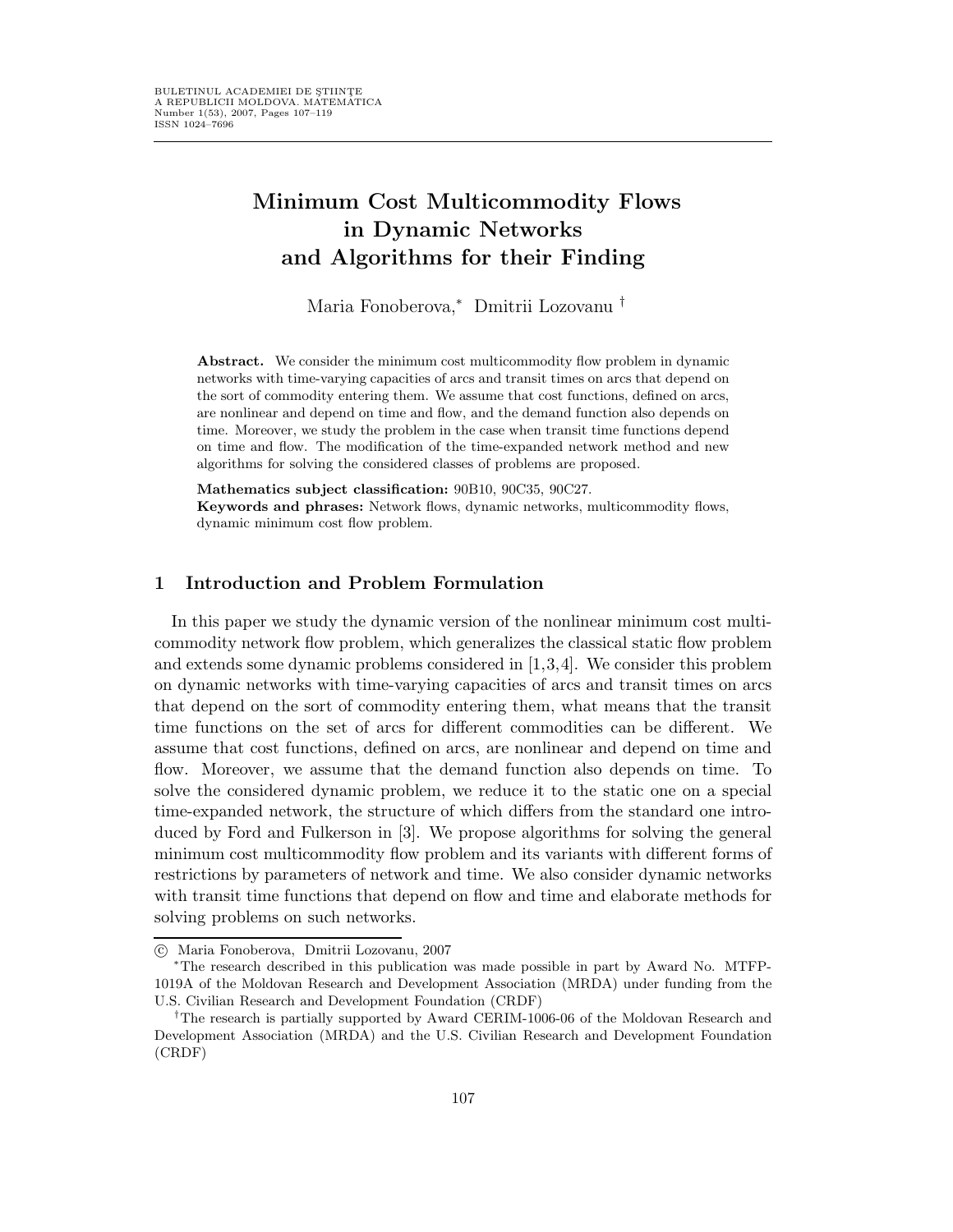The minimum cost multicommodity dynamic flow problem asks to find the flow of a set of commodities through a network with given time horizon, satisfying all supplies and demands with minimum cost such that link capacities are not exceeded. We consider the discrete time model, in which all times are integral and bounded by horizon T. The time horizon is the time until which the flow can travel in the network and defines the makespan  $\mathcal{T} = \{0, 1, \ldots, T\}$  of time moments we consider. Time is measured in discrete steps, so that if one unit of flow of commodity  $k$  leaves node u at time t on arc  $e = (u, v)$ , one unit of flow arrives at node v at time  $t + \tau_e^k$ , where  $\tau_e^k$  is the transit time on arc e for commodity k. Without loosing generality, we assume that no arcs enter sources or exit sinks. Accordingly the sources are nodes through which flow enters the network and the sinks are nodes through which flow leaves the network.

We consider a directed network  $N = (V, E, K, w, u, \tau, d, \varphi)$  with set of vertices V, set of arcs E and set of commodities  $K = \{1, 2, \ldots, q\}$  that must be routed through the same network. A dynamic network  $N$  consists of capacity function w:  $E \times K \times T \to \mathbb{R}_+$ , mutual capacity function  $u: E \times T \to \mathbb{R}_+$ , transit time function  $\tau: E \times K \to \mathbb{R}_+$ , demand function  $d: V \times K \times T \to \mathbb{R}$  and cost function  $\varphi: E \times \mathbb{R}_+ \times \mathcal{T} \to \mathbb{R}_+$ . So,  $\tau_e = (\tau_e^1, \tau_e^2, \dots, \tau_e^q)$  is a vector, each component of which reflects the transit time on arc e for commodity  $k \in K$ . Such formulation of the problem extends models studied in [1, 2, 4, 5]. The demand function  $d_v^k(t)$  satisfies the following conditions:

a) there exists  $v \in V$  for every  $k \in K$  with  $d_v^k(0) < 0$ ;

b) if  $d_v^k(t) < 0$  for a node  $v \in V$  for commodity  $k \in K$  then  $d_v^k(t) = 0$ ,  $t = 1, 2, \ldots, T;$ 

c) 
$$
\sum_{t \in \mathcal{T}} \sum_{v \in V} d_v^k(t) = 0, \forall k \in K.
$$

Nodes  $v \in V$  with  $\sum_{t \in \mathcal{T}} d_v^k(t) < 0, \ k \in K$ , are called sources for commodity k, nodes  $v \in V$  with  $\sum_{t \in \mathcal{T}} d_v^{\overline{k}}(t) > 0$ ,  $k \in K$ , are called sinks for commodity k and nodes  $v \in V$  with  $\sum_{t \in \mathcal{T}} d_v^k(t) = 0, \ k \in K$ , are called intermediate for commodity k.

A multicommodity dynamic flow in N is a function x:  $E \times T \to \mathbb{R}_+$  that satisfies the following conditions:

$$
\sum_{e \in E^+(v)} x_e^k(t - \tau_e^k) - \sum_{e \in E^-(v)} x_e^k(t) = d_v^k(t), \ \forall \, t \in \mathcal{T}, \ \forall \, v \in V, \ \forall k \in K; \tag{1}
$$

$$
\sum_{k \in K} x_e^k(t) \le u_e(t), \ \forall \, t \in \mathcal{T}, \ \forall e \in E; \tag{2}
$$

$$
0 \le x_e^k(t) \le w_e^k(t), \quad \forall \, t \in \mathcal{T}, \ \forall \, e \in E, \ \forall k \in K; \tag{3}
$$

$$
x_e^k(t) = 0, \ \forall e \in E, \ t = \overline{T - \tau_e^k + 1, T}, \ \forall k \in K,
$$
\n
$$
(4)
$$

where  $E^-(v) = \{(v, z) | (v, z) \in E\}$ ,  $E^+(v) = \{(z, v) | (z, v) \in E\}$ .

Here the function x defines the value  $x_e^k(t)$  of flow of commodity k entering arc  $e$  at time  $t$ . It is easy to observe that the flow of commodity  $k$  does not enter arc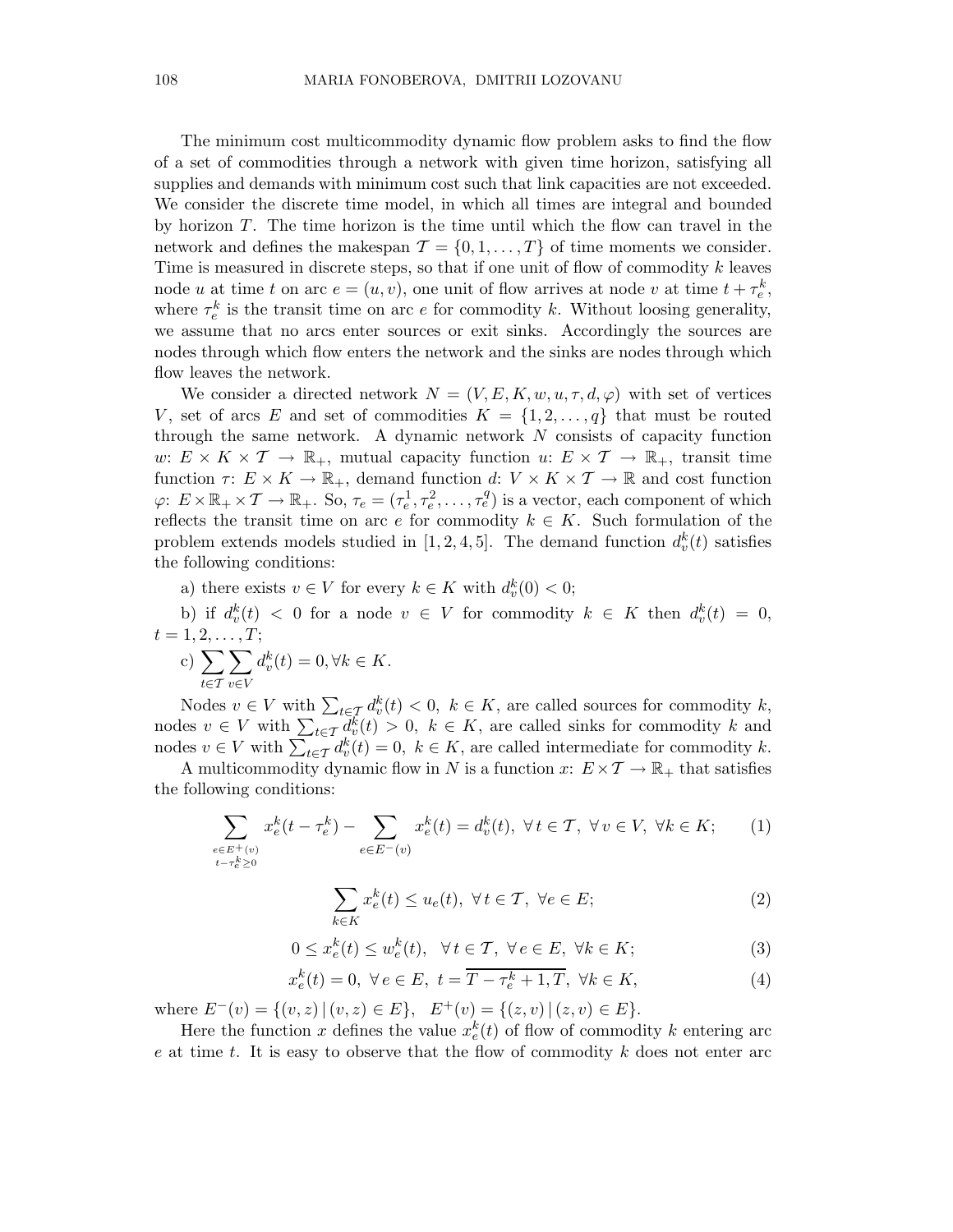$e$  at time  $t$  if it will have to leave the arc after time  $T$ ; this is ensured by condition (4). Capacity constraints (3) mean that at most  $w_e^k(t)$  units of flow of commodity k can enter arc e at time t. Mutual capacity constraints (2) mean that at most  $u_e(t)$ units of flow can enter arc  $e$  at time  $t$ . Conditions  $(1)$  represent flow conservation constraints.

To model transit costs, which may change over time, we define the cost function  $\varphi_e(x_e^1(t), x_e^2(t), \ldots, x_e^q(t), t)$  which indicates the cost of shipping flows over arc e entering arc  $e$  at time  $t$ . The total cost of the dynamic multicommodity flow  $x$  is defined as follows:

$$
c(x) = \sum_{t \in \mathcal{T}} \sum_{e \in E} \varphi_e(x_e^1(t), x_e^2(t), \dots, x_e^q(t), t).
$$

The object of the minimum cost multicommodity dynamic flow problem is to find a flow that minimizes this objective function.

It is important to notice that in many practical cases the cost functions are presented in the following form:

$$
\varphi_e(x_e^1(t), x_e^2(t), \dots, x_e^q(t), t) = \sum_{k \in K} \varphi_e^k(x_e^k(t), t).
$$
 (5)

The case when  $\tau_e^k = 0$ ,  $\forall e \in E$ ,  $\forall k \in K$  and  $T = 0$  can be considered as the static minimum cost multicommodity flow problem.

### 2 The Main Results

We show that the minimum cost multicommodity flow problem on network N can be reduced to a static problem on an auxiliary network  $N^T$ , which we name the time-expanded network. The advantage of this approach is that it turns the problem of determining a minimum cost dynamic flow problem into a classical static minimum cost flow problem on the time-expanded network, which we regard as a static representation of the dynamic network.

# 2.1 Constructing the Time-Expanded Network for the General Case of the Problem

So, we study the general case of the considered minimum cost flow problem when transit times on an arc are different for different commodities. We define the timeexpanded network  $N^T = (V^T, E^T, K, d^T, w^T, u^T, \varphi^T)$  as follows:

1. 
$$
\overline{V}^T
$$
: = { $v(t) | v \in V, t \in T$ };  
\n2.  $\widetilde{V}^T$ : = { $e(v(t)) | v(t) \in \overline{V}^T, e \in E^-(v), t \in T \setminus T$ };  
\n3.  $V^T$ : =  $\overline{V}^T \cup \widetilde{V}^T$ ;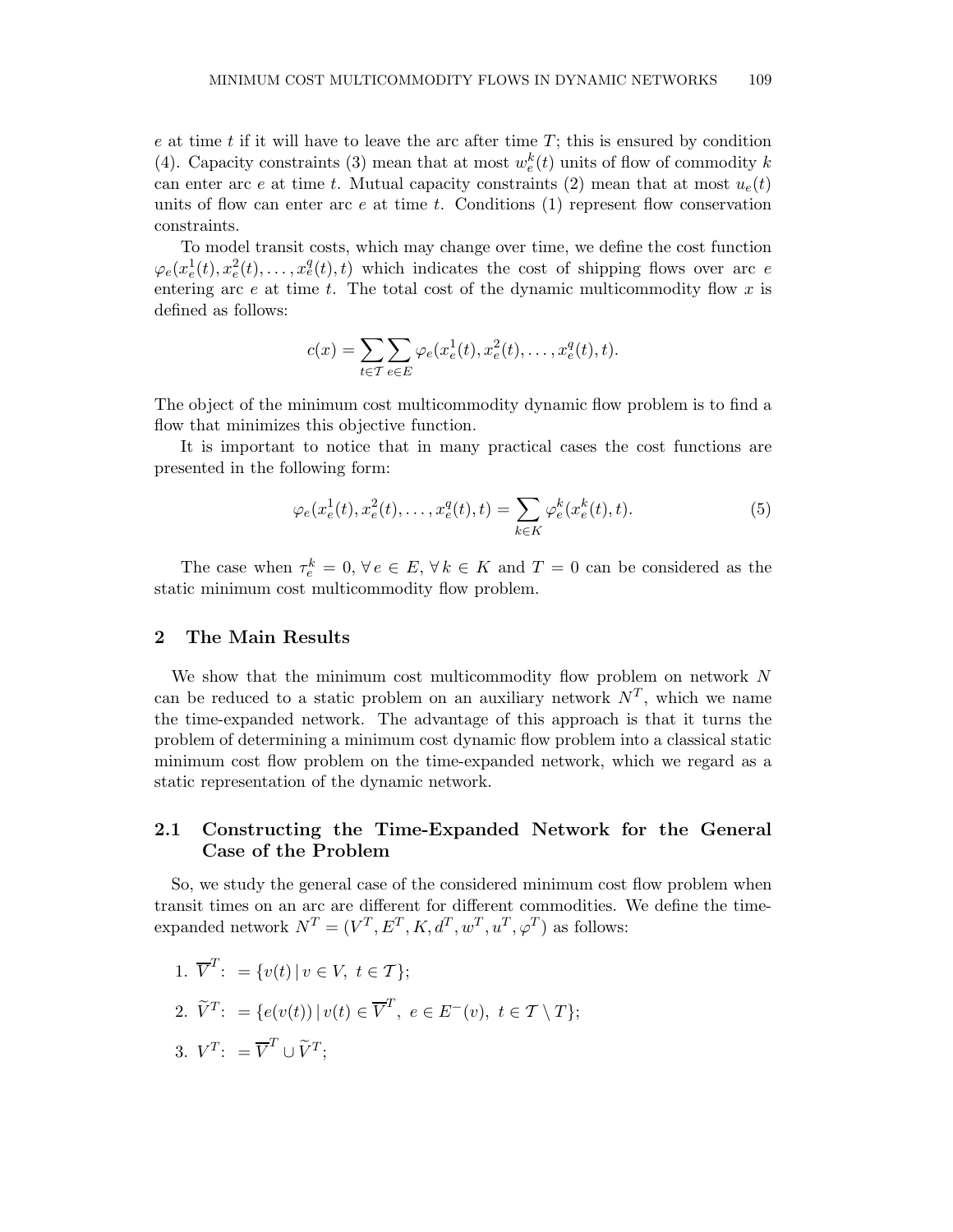4. 
$$
\tilde{E}^T: = \{\tilde{e}(t) = (v(t), e(v(t))) | v(t) \in \overline{V}^T \text{ and corresponding } e(v(t)) \in \tilde{V}^T, t \in \mathcal{T} \setminus T\};
$$
\n5. 
$$
\overline{E}^T: = \{e^k(t) = (e(v(t)), z(t + \tau_e^k)) | e(v(t)) \in \tilde{V}^T, z(t + \tau_e^k) \in \overline{V}^T, e = (v, z) \in E, 0 \le t \le T - \tau_e^k, k \in K\};
$$
\n6. 
$$
E^T: = \overline{E}^T \cup \tilde{E}^T;
$$
\n7. 
$$
d_{v(t)}^k \stackrel{T:}{:=} d_v^k(t) \text{ for } v(t) \in \overline{V}^T, k \in K;
$$
\n
$$
d_{e(v(t))}^k \stackrel{T:}{:=} 0 \text{ for } e(v(t)) \in \tilde{V}^T, k \in K;
$$
\n8. 
$$
w_{e^k(t)}^l \stackrel{T:}{:=} \begin{cases} w_e^k(t), & \text{if } l = k \text{ for } e^k(t) \in \overline{E}^T, k \in K; \\ 0, & \text{if } l \ne k \text{ for } e^k(t) \in \overline{E}^T, k \in K \end{cases}
$$
\n9. 
$$
u_{\tilde{e}(t)} \stackrel{T:}{:=} u_e(t) \text{ for } \tilde{e}(t) \in \tilde{E}^T, l \in K;
$$
\n10. 
$$
\varphi_{\tilde{e}(t)}^T: = \infty \text{ for } e^k(t) \in \overline{E}^T, k \in K;
$$
\n10. 
$$
\varphi_{\tilde{e}(t)}^T: = \infty \text{ for } e^k(t) \in \overline{E}^T, k \in K;
$$
\n10. 
$$
\varphi_{\tilde{e}(t)}^T(x_{\tilde{e}(t)}^1, x_{\tilde{e}(t)}^2, \dots, x_{\tilde{e}(t)}^q) : \quad = \varphi_e(x_e^1(t), x_e^2(t), \dots, x_e^q(t), t) \text{ for } \tilde{e}(t) = (v(t), e(v(t))) \in \tilde{E}^T;
$$
\

The correspondence between flows in the dynamic network and the static timeexpanded network is presented by the following lemma.

**Lemma 1.** Let  $x^T: E^T \to \mathbb{R}_+$  be a multicommodity flow in the static network  $N^T$ . Then the multicommodity flow  $x: E \times T \to \mathbb{R}_+$  in the dynamic network N can be defined in the following way. Let  $e^{k}(t) = (e(v(t)), z(t + \tau_e^k)) \in \overline{E}^{T}$  $(\begin{array}{c} \epsilon \ e \end{array}) \in E^1 \, , \, \, \widetilde{e}(t) =$  $(v(t), e(v(t))) \in \widetilde{E}^T$ . Then the dynamic flow  $x_e(t)$  on arc  $e = (v, z)$  is determined as follows:  $x_e^k(t) = x_e^k$  $\frac{k}{e^k(t)}^T = x^k_{\widetilde{e}(t)}$  $T, \forall k \in K, \ \forall t \in T.$ 

If  $x: E \times T \to \mathbb{R}_+$  is a multicommodity flow in the dynamic network N, then the multicommodity flow  $x^T: E^T \to \mathbb{R}_+$  in the static network  $N^T$  can be determined as follows. Let  $x_e(t)$  be a dynamic multicommodity flow on arc  $e = (v, z) \in E$ . Then the tuple  $(x_{\tilde{e}(t)}^T, \overline{x}_{\overline{e}(t)}^T) = x_{e(t)}^T$  is a corresponding static multicommodity flow, where  $x_{\tilde{e}(t)}^T$  is a static multicommodity flow on additional arc  $\tilde{e}(t) = (v(t), e(v(t))) \in$  $\widetilde{E}^{T}$ , at that  $x_{\widetilde{e}(t)}^{k}$   $T = x_{e}^{k}(t)$ ,  $\forall k \in K$ ;  $\overline{x}_{\overline{e}(t)}^{T} = (x_{e^{1}(t)}^{T}, x_{e^{2}(t)}^{T}, \ldots, x_{e^{q}(t)}^{T})$  is a q dimension vector of static multicommodity flows on arcs  $e^k(t) = (e(v(t)), z(t + \tau_e^k)) \in$  $\overline{E}^T$ ,  $k \in K$ , at that  $x_e^k$  $\frac{k}{e^{k}(t)}^{T} = x_{e}^{k}(t); x_{e}^{l}$  $\frac{l}{e^{k}(t)}^{T} = 0, \ l \neq k.$ 

**Proof.** To prove the first part of the lemma we have to show that conditions  $(1)$ – $(4)$ for defined above  $x$  in the dynamic network  $N$  are true. These conditions evidently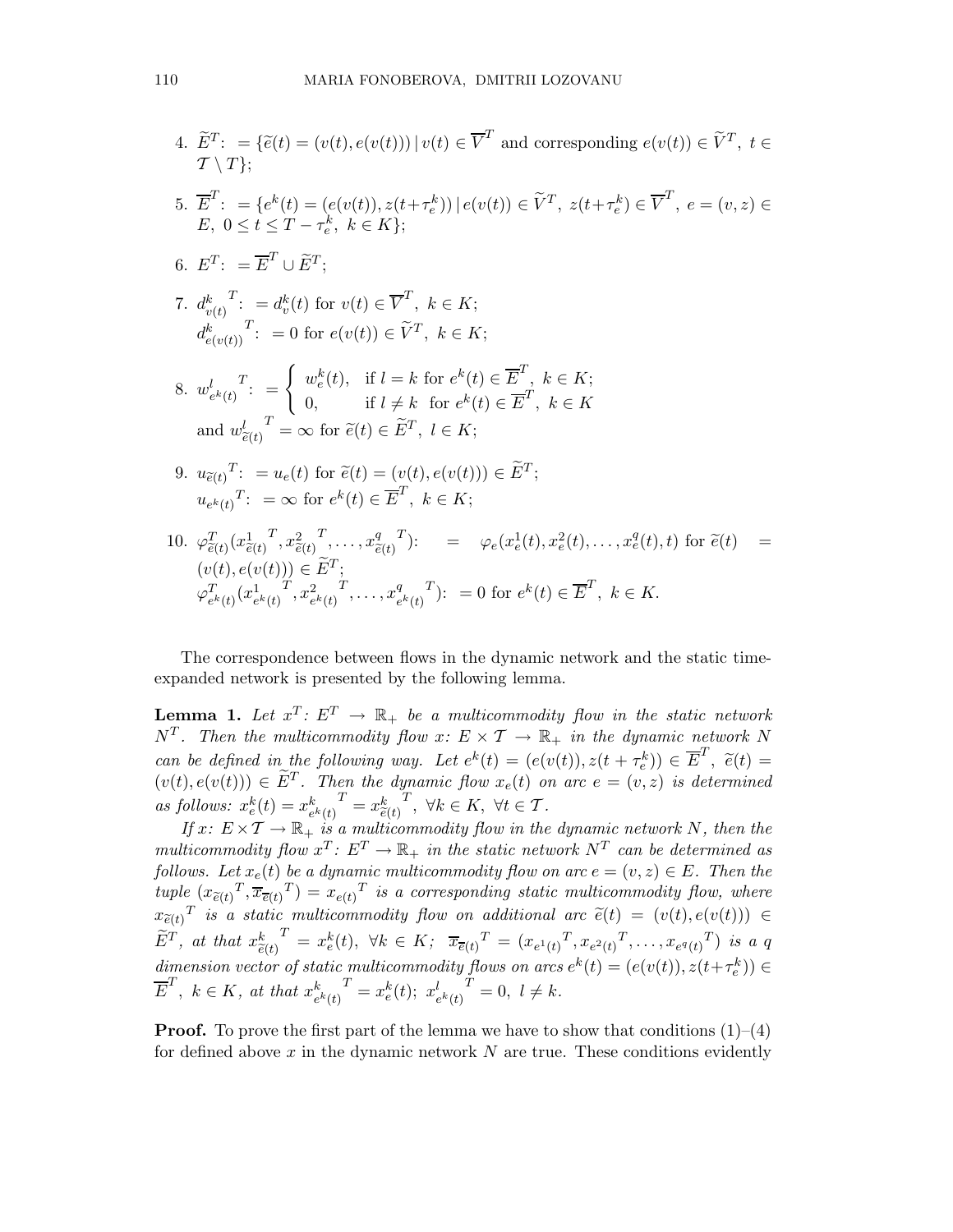result from the following definition of multicommodity flows in the static network  $N^T$ :

$$
\sum_{\substack{e(t-\tau_e^k)\in E^+(v(t))\\ \forall t \in \mathcal{T}, \ \forall v(t) \in V^T, \ \forall k \in K;}} x_{e(t)}^k = d_{v(t)}^k = d_{v(t)}^k,
$$
\n
$$
(6)
$$

$$
\sum_{k \in K} x_{e(t)}^k \le u_{e(t)}^T, \ \forall e(t) \in E^T, \ \forall t \in \mathcal{T};\tag{7}
$$

$$
0 \leq x_{e(t)}^k \leq w_{e(t)}^k \mathcal{F}, \ \forall e(t) \in E^T, \ \forall t \in \mathcal{T}, \ \forall k \in K; \tag{8}
$$

$$
x_{e(t)}^k{}^T = 0, \ \forall e(t) \in E, \ t = \overline{T - \tau_e^k + 1, T}, \ \forall k \in K.
$$
 (9)

In order to prove the second part of the lemma it is sufficient to show that conditions  $(6)-(9)$  hold. Correctness of these conditions results from the procedure of constructing the time-expanded network, correspondence between flows in static and dynamic networks and the satisfied conditions  $(1)$ – $(4)$ .  $\Box$ 

The following theorem holds.

**Theorem 2.** If  $x^*$  is a static minimum cost multicommodity flow in the static network  $N^T$ , then the corresponding according to Lemma 1 dynamic multicommodity  $flow x^*$  in the dynamic network  $N$  is also a minimum cost one and vice-versa.

Proof. Taking into account the correspondence between static and dynamic multicommodity flows on the basis of Lemma 1, we obtain that costs of multicommodity flow in the time-expanded network  $N<sup>T</sup>$  and multicommodity flow in the dynamic network N are equal. Indeed, to solve the minimum cost multicommodity flow problem in the static time-expanded network  $N^T$ , we have to solve the following problem:

$$
c^{T}(x) = \sum_{t \in \mathcal{T}} \sum_{e(t) \in E^{T}} \varphi_{e(t)}^{T}(x_{e(t)}^{1}, x_{e(t)}^{2}, \dots, x_{e(t)}^{q}) \to \min
$$

subject to  $(6)-(9)$ .

# 2.2 The Case of the Problem with Separable Cost Functions and without Mutual Capacity of Arcs

The minimum cost flow problem with separable cost functions (5) and without mutual capacity constraints for arcs allows us to simplify the procedure of constructing the time-expanded network. In this case we don't have to add a new set of vertexes  $\tilde{V}^T$  and a new set of arcs  $\tilde{E}^T$ . In that way the time-expanded network  $N^T$  is defined as follows:

1. 
$$
V^T
$$
: = { $v(t) | v \in V, t \in T$ };  
2.  $E^T$ : = { $e^k(t) = (v(t), z(t + \tau_e^k)) | e = (v, z) \in E, 0 \le t \le T - \tau_e^k, k \in K$ };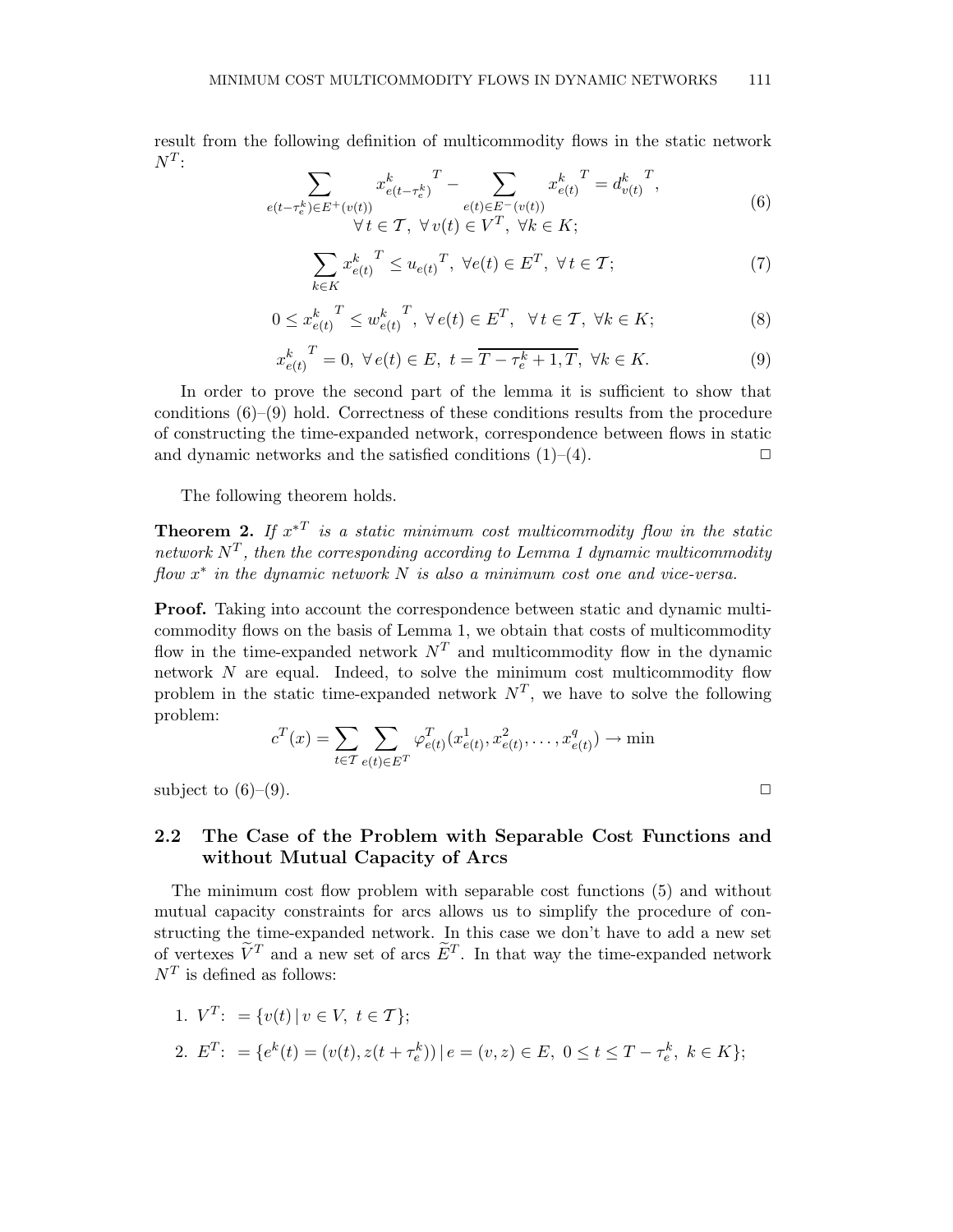3. 
$$
d_{v(t)}^k
$$
<sup>T</sup>:  $= d_v^k(t)$  for  $v(t) \in V^T$ ,  $k \in K$ ;  
\n4.  $w_{e^k(t)}^l$ <sup>T</sup>:  $=\begin{cases} w_e^k(t), & \text{if } l = k \text{ for } e^k(t) \in E^T, \ k \in K; \\ 0, & \text{if } l \neq k \text{ for } e^k(t) \in E^T, \ k \in K; \end{cases}$   
\n5.  $\varphi_{e^k(t)}^l$ <sup>T</sup> $(x_{e^k(t)}^l)^T$ :  $=\begin{cases} \varphi_e^k(x_e^k(t), t), & \text{if } l = k \text{ for } e^k(t) \in E^T, \ k \in K; \\ 0, & \text{if } l \neq k \text{ for } e^k(t) \in E^T, \ k \in K. \end{cases}$ 

The correspondence between flows in the dynamic network N and the static network  $N^T$  is defined as follows. Let  $x^T: E^T \to \mathbb{R}_+$  be a multicommodity flow in the static network  $N^T$ . Then the following flow  $x: E \times T \to \mathbb{R}_+$ , where  $x_e^k(t) = x_e^k$  $e^k(t)$  $T, \forall e \in E, \forall k \in K, \forall t \in T,$  represents the multicommodity flow in the dynamic network N. If  $x: E \times \mathcal{T} \to \mathbb{R}_+$  is a multicommodity flow in the dynamic network N, then the flow  $x^T: E^T \to \mathbb{R}_+$ , where  $x_e^k$  $\frac{k}{e^{k}(t)}^{T} = x_{e}^{k}(t), x_{e^{k}(t)}^{l}^{T} =$ 0,  $\forall e^{k}(t) \in E^{T}$ ,  $\forall k \in K, l \neq k$ , represents the multicommodity flow in the static network  $N^T$ .

As above, it can be proved that if  $x^{T}$  is a static minimum cost multicommodity flow in the static network  $N^T$ , then the corresponding dynamic multicommodity flow  $x^*$  in the dynamic network  $N$  is also a minimum cost flow and vice-versa.

# 2.3 The Case of the Problem with Common Transit Times on Arcs for Commodities

In the case of the minimum cost flow problem with common transit times for each commodity the time-expanded network also can be constructed in more simple way without adding a new set of vertexes  $\tilde{V}^T$  and a new set of arcs  $\tilde{E}^T$ . Thus the time-expanded network  $N^T$  is defined as follows:

1. 
$$
V^T
$$
: = { $v(t) | v \in V, t \in T$ };  
\n2.  $E^T$ : = { $e(t) = (v(t), z(t + \tau_e)) | e = (v, z) \in E, 0 \le t \le T - \tau_e$ };  
\n3.  $d_{v(t)}^k$ <sup>T</sup>: =  $d_v^k(t)$  for  $v(t) \in V^T, k \in K$ ;  
\n4.  $u_{e(t)}^T$ : =  $u_e(t)$  for  $e(t) \in E^T$ ;  
\n5.  $w_{e(t)}^k$ <sup>T</sup>: =  $w_e^k(t)$  for  $e(t) \in E^T, k \in K$ ;  
\n6.  $\varphi_{e(t)}^T (x_{e(t)}^1, x_{e(t)}^2, ..., x_{e(t)}^q)^T$ : =  $\varphi_e(x_e^1(t), x_e^2(t), ..., x_e^q(t), t)$  for  $e(t) \in E^T$ .

In this case the correspondence between flows in the dynamic network  $N$  and the static network  $N^T$  is defined in the following way. Let  $x^T: E^T \to \mathbb{R}_+$  be a multicommodity flow in the static network  $N^T$ . Then the following flow  $x: E \times T \rightarrow$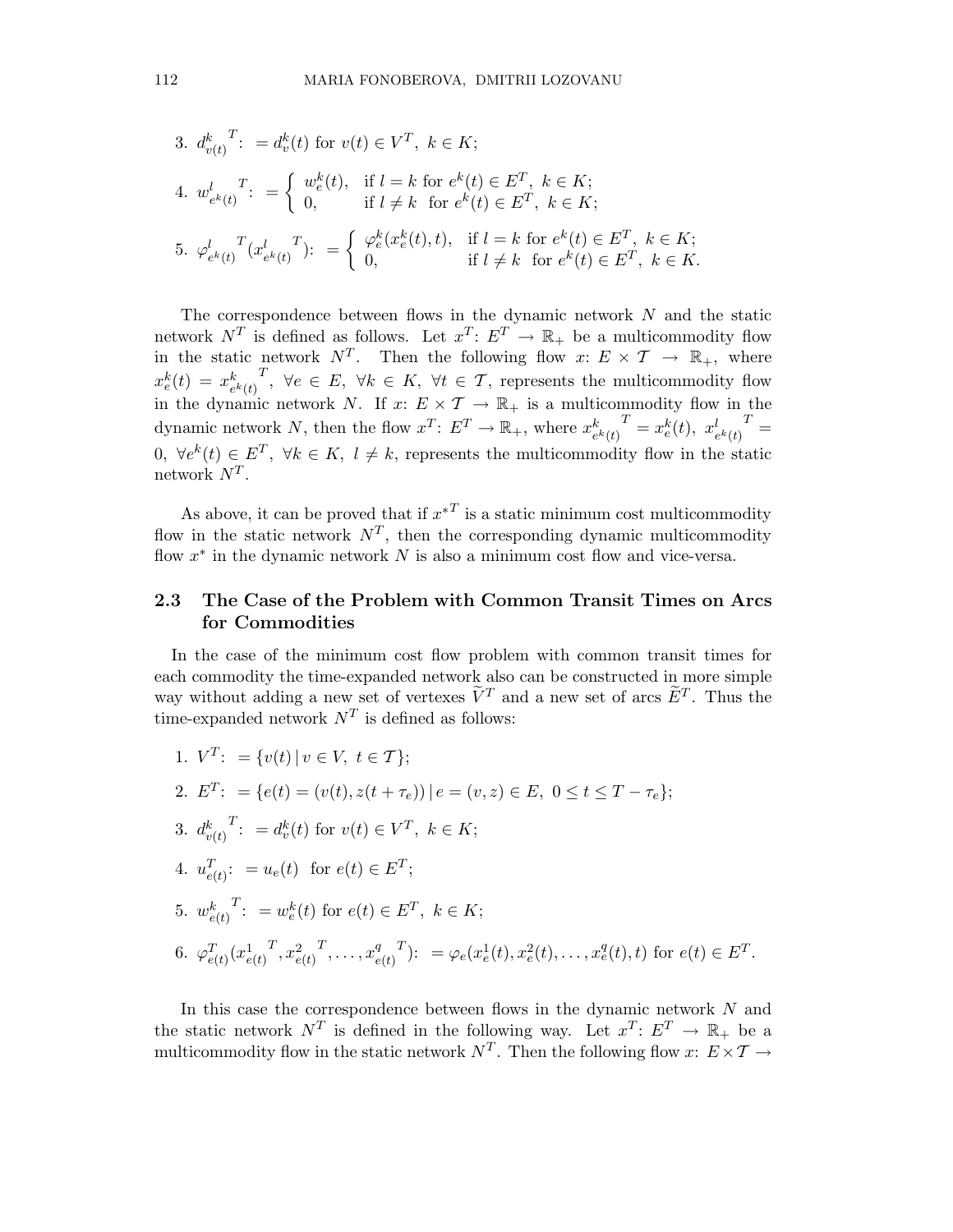$\mathbb{R}_+$ , where  $x_e^k(t) = x_{e(t)}^k$ T, ∀e ∈ E, ∀k ∈ K, ∀t ∈ T, represents the multicommodity flow in the dynamic network N. If  $x: E \times \mathcal{T} \to \mathbb{R}_+$  is a multicommodity flow in the dynamic network N, then the flow  $x^T: E^T \to \mathbb{R}_+$ , where  $x_{e(t)}^k = x_e^k(t)$ ,  $\forall e(t) \in$  $E^T$ ,  $\forall k \in K$ ,  $\forall t \in T$ , represents the multicommodity flow in the static network  $N^T$ .

As above, it can be proved that if  $x^*$  is a static minimum cost multicommodity flow in the static network  $N^T$ , then the corresponding dynamic multicommodity flow  $x^*$  in the dynamic network  $N$  is also a minimum cost flow and vice-versa.

#### 3 The Algorithm and Examples

On the basis of results from the previous section we can propose the following algorithm for solving the minimum cost multicommodity dynamic flow problem. In such a way, to solve the minimum cost multicommodity flow problem in  $N$  we have to build the time-expanded network  $N<sup>T</sup>$  for the given dynamic network N, after what to solve the classical minimum cost multicommodity flow problem in the static network  $N^T$  and then to reconstruct according to Lemma 1 and Theorem 2 the solution of the static problem in  $N^T$  to the dynamic problem in N.

In the following we construct in different cases the time-expanded network  $N^T$ for the dynamic network  $N$  given on Fig. 1 with two commodities.



Figure 1. The dynamic network

The set of time moments we consider is  $\mathcal{T} = \{0, 1, 2, 3\}$ . The transit times on each arc for each commodity are defined in the following way:  $\tau_{e_1}^1 = 2, \tau_{e_1}^2 = 1$ ,  $\tau_{e_2}^1 = 1, \tau_{e_2}^2 = 3, \tau_{e_3}^1 = 1, \tau_{e_3}^2 = 2$ . The mutual capacity, individual capacity, demand and cost functions are considered to be known.

The time-expanded network  $N<sup>T</sup>$  for the dynamic network N in the general case is represented on Fig. 2. The time-expanded network  $N<sup>T</sup>$  for the dynamic network N in the case of separable cost functions and without mutual capacity of arcs is represented on Fig. 3. The time-expanded network  $N<sup>T</sup>$  for the dynamic network N in the case of common transit times for each commodity with  $\tau_{e_1} = 1, \tau_{e_2} = 1$ ,  $\tau_{e_3} = 2$  is represented on Fig. 4.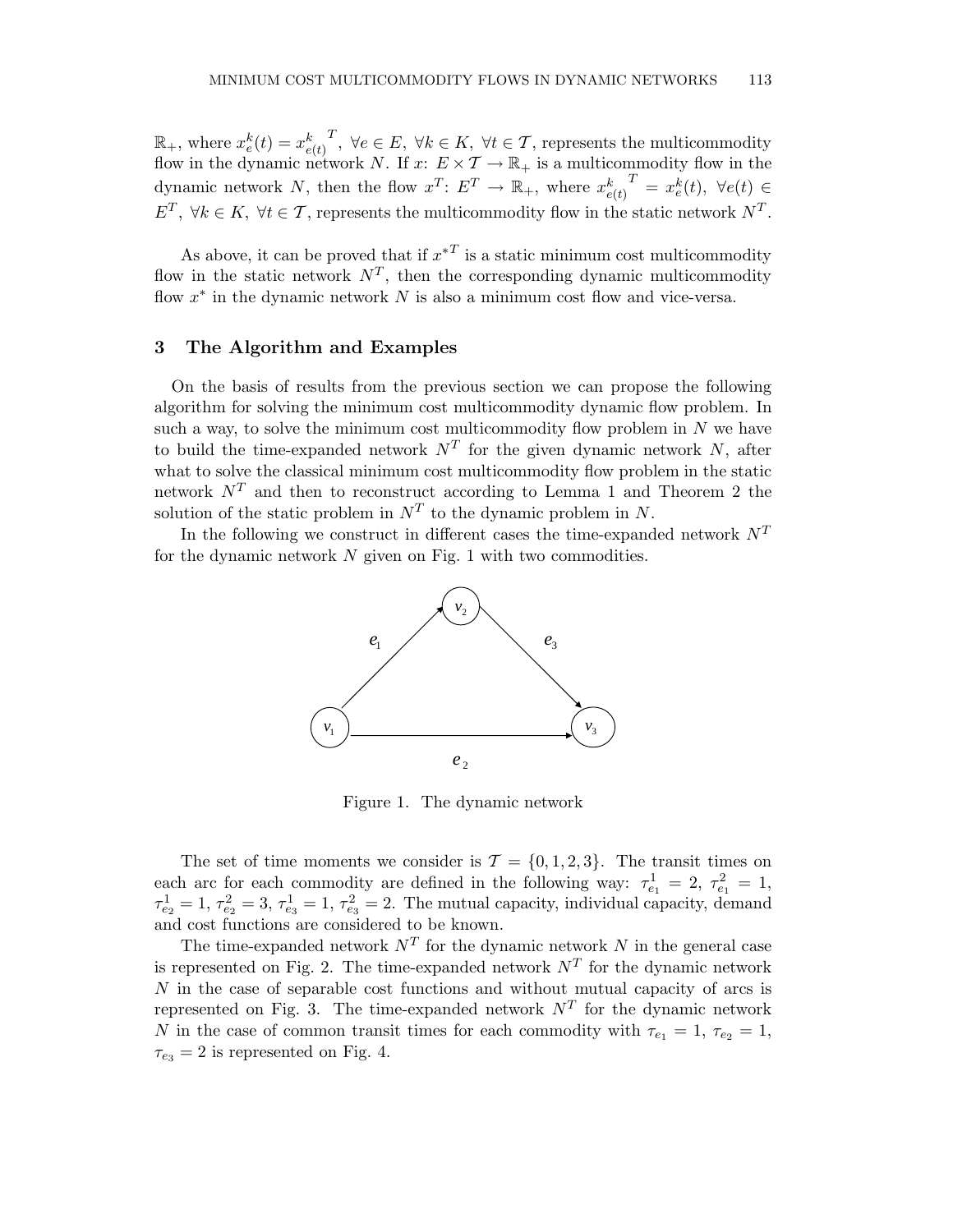

Figure 2. The time-expanded network

Remark 1. The proposed above approach can be used to solve some more general cases of the minimum cost dynamic multicommodity flow problem such as the problem when only a part of the flow is dumped into the considered network at the time 0, when flow storage at nodes is allowed and when the cost functions also depend on the flow at the nodes. The same reasoning to solve the minimum cost flow problem in the dynamic networks and its generalization can be held in the case when, instead of the condition (3) in the definition of the multicommodity dynamic flow, the following condition takes place:  $w_e'^k(t) \leq x_e^k(t) \leq w_e''^k(t)$ ,  $\forall t \in \mathcal{T}$ ,  $\forall e \in E$ ,  $\forall k \in K$ , where  $w_e^{k}(t)$  and  $w_e^{\prime k}(t)$  are lower and upper bounds of the capacity of the arc e respectively.

Remark 2.The maximum multicommodity dynamic flow problem also can be solved by reduction to a static problem in an auxiliary time-expanded network  $N^T$ , which is defined as above but without demand and cost functions.

# 4 Determining the Minimum Cost Flows in Dynamic Networks with Transit Time Functions that Depend on Flow and Time

In the problems studied in the previous sections the transit time functions are assumed to be constant at every moment of time for each arc of the network. A more general class of dynamic multicommodity flow problems can be obtained if the transit time functions  $\tau_e^k$ ,  $\forall e \in E$ ,  $\forall k \in K$ , depend on flows and on time. From the practical point of view we can state that the transit time function possesses the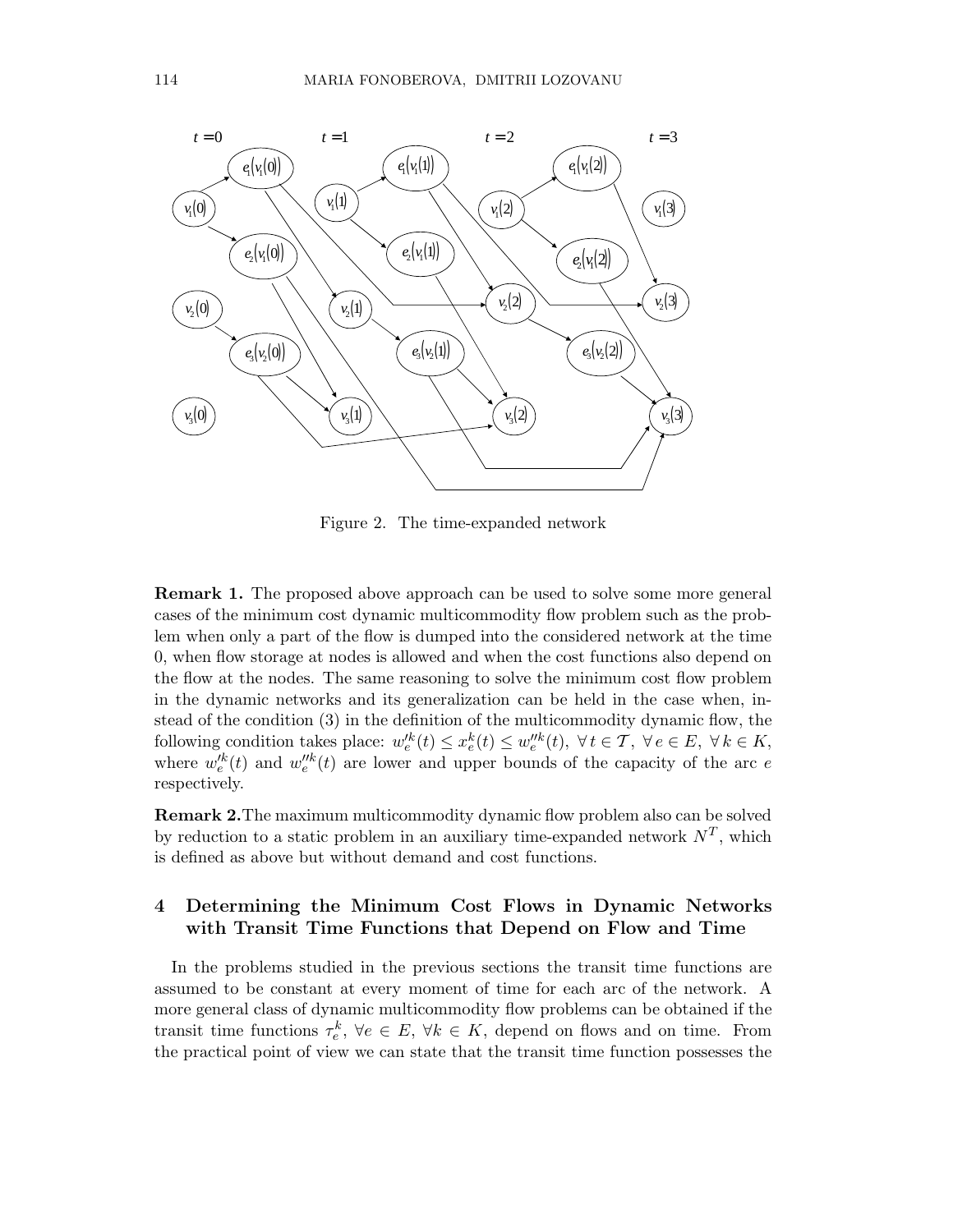

Figure 3. The time-expanded network (case of separable cost functions and without mutual capacity of arcs)

property of being a non-negative and non-decreasing function. So, we will assume that the transit time function is a non-decreasing non-negative step function. First we will describe the method for solving the minimum cost single-commodity flow problem in dynamic networks with transit time functions that depend on flow and time. Then the dynamic multicommodity flow problem with transit time functions that depend on flows and time can be solved by using the similar approach extended to the multicommodity case of the problem. The detailed elaboration of the timeexpanded network method for such class of the problem can be obtained for the case of separable transit-time functions  $\tau_e^k(x_e^1, x_e^2, \ldots, x_e^q, t) = \sum_{p=1}^q \tau_e^k(x_e^p, t)$ ,  $\forall e \in$ E,  $\forall t \in \mathcal{T}$ ,  $\forall k \in K$ , where the functions  $\tau_e^k(x_e^p, t)$  satisfy the conditions described below.

# 4.1 The Minimum Cost Dynamic Flow Problem with Transit Time Functions that Depend on Flow and Time

Let us formulate the minimum cost single-commodity flow problem in dynamic networks with transit time functions that depend on flow and time. Let be given a directed network  $N = (V, E, u', u'', \tau, d, \varphi)$  with set of vertices V and set of arcs E, lower and upper capacity functions  $u', u'' \colon E \times \mathcal{T} \to \mathbb{R}_{+}$ , transit time function  $\tau: E \times \mathcal{T} \times \mathbb{R}_+ \to \mathbb{R}_+$ , demand function d:  $V \times \mathcal{T} \to \mathbb{R}$  and cost function  $\varphi: E \times \mathbb{R}$  $\mathbb{R}_+ \times \mathcal{T} \to \mathbb{R}_+$ . As above, we consider the discrete time model, in which all times are integral and bounded by a time horizon T, which defines the set  $\mathcal{T} = \{0, 1, \ldots, T\}$  of time moments we consider. We suppose that all flow is dumped into the network at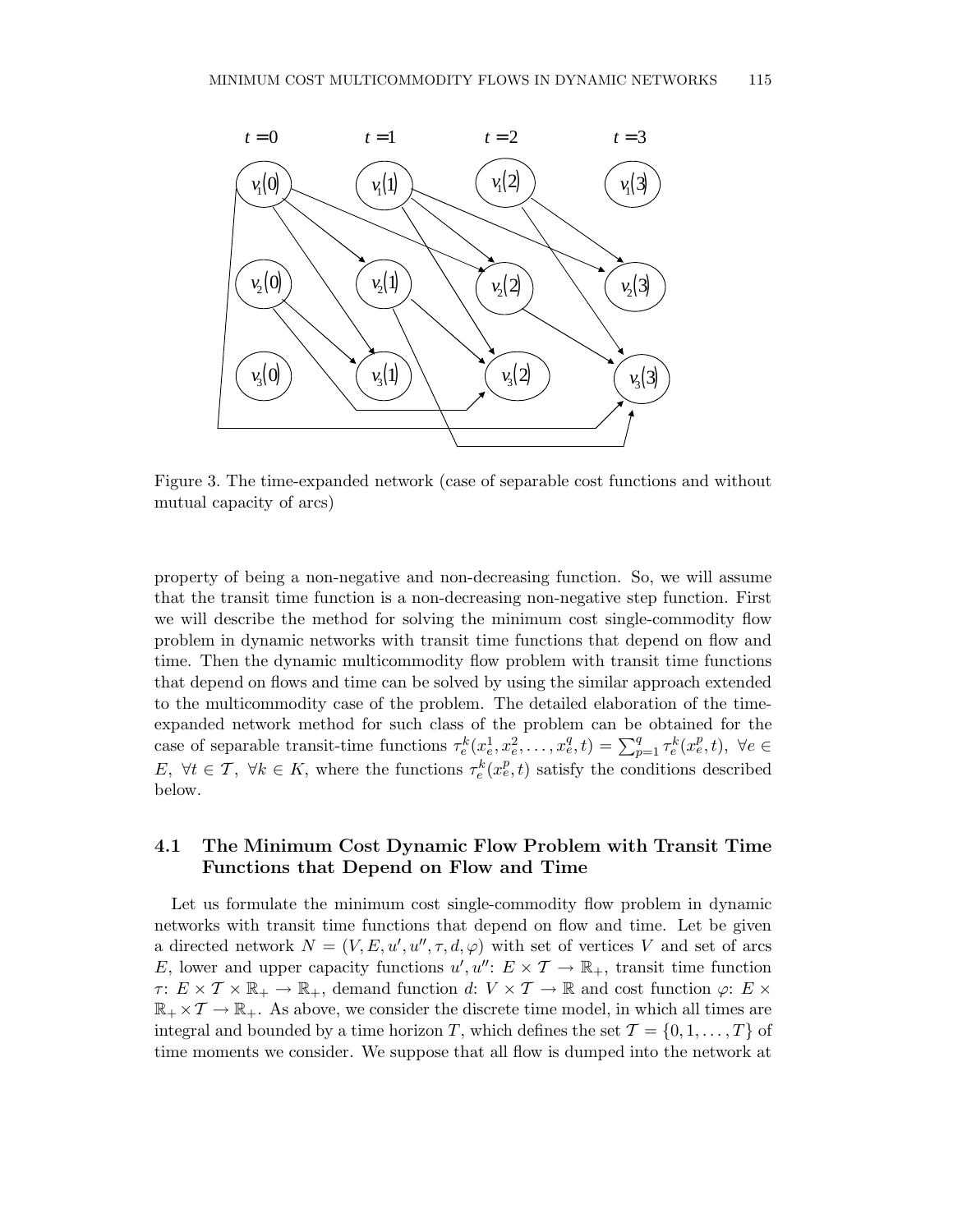

Figure 4. The time-expanded network (case of common transit times for each commodity)

time 0 and the supply is equal to the demand, i.e.  $\sum_{t \in \mathcal{T}} \sum_{v \in V} d_v(t) = 0$ . Without losing generality, we assume that no arcs enter sources or exit sinks.

A dynamic flow in N is represented by a function  $x: E \times \mathcal{T} \to \mathbb{R}_+$ , which defines the value  $x_e(t)$  of flow entering arc e at time t. Since we require that all arcs must be empty after time horizon T, the following implication must hold for all  $e \in E$ and  $t \in \mathcal{T}$ : if  $x_e(t) > 0$ , then  $t + \tau_e(x_e(t), t) \leq T$ . The dynamic flow x must satisfy the flow conservation constraints, which mean that at any time moment  $t \in \mathcal{T}$  for every vertex  $v \in V$  the difference between the total amount of flow that leaves node v and the total amount of flow that enters node v, is equal to  $d_v(t)$ . The dynamic flow  $x$  is called feasible if it satisfies the following capacity constraints:  $u'_{e}(t) \leq x_{e}(t) \leq u''_{e}(t), \ \forall t \in \mathcal{T}, \ \forall e \in E.$ 

The total cost of the dynamic flow  $x$  is defined as follows:

$$
F(x) = \sum_{t \in \mathcal{T}} \sum_{e \in E} \varphi_e(x_e(t), t).
$$

The object of the minimum cost dynamic flow problem is to find a feasible flow that minimizes this objective function.

### 4.2 The Method for Solving the Problem

We propose an approach for solving the formulated problem, which is based on reduction of this problem to a static one on a special auxiliary time-expanded network  $N^T$ . We define the network  $N^T = (V^T, E^T, d^T, u'^T, u''^T, \varphi^T)$  as follows: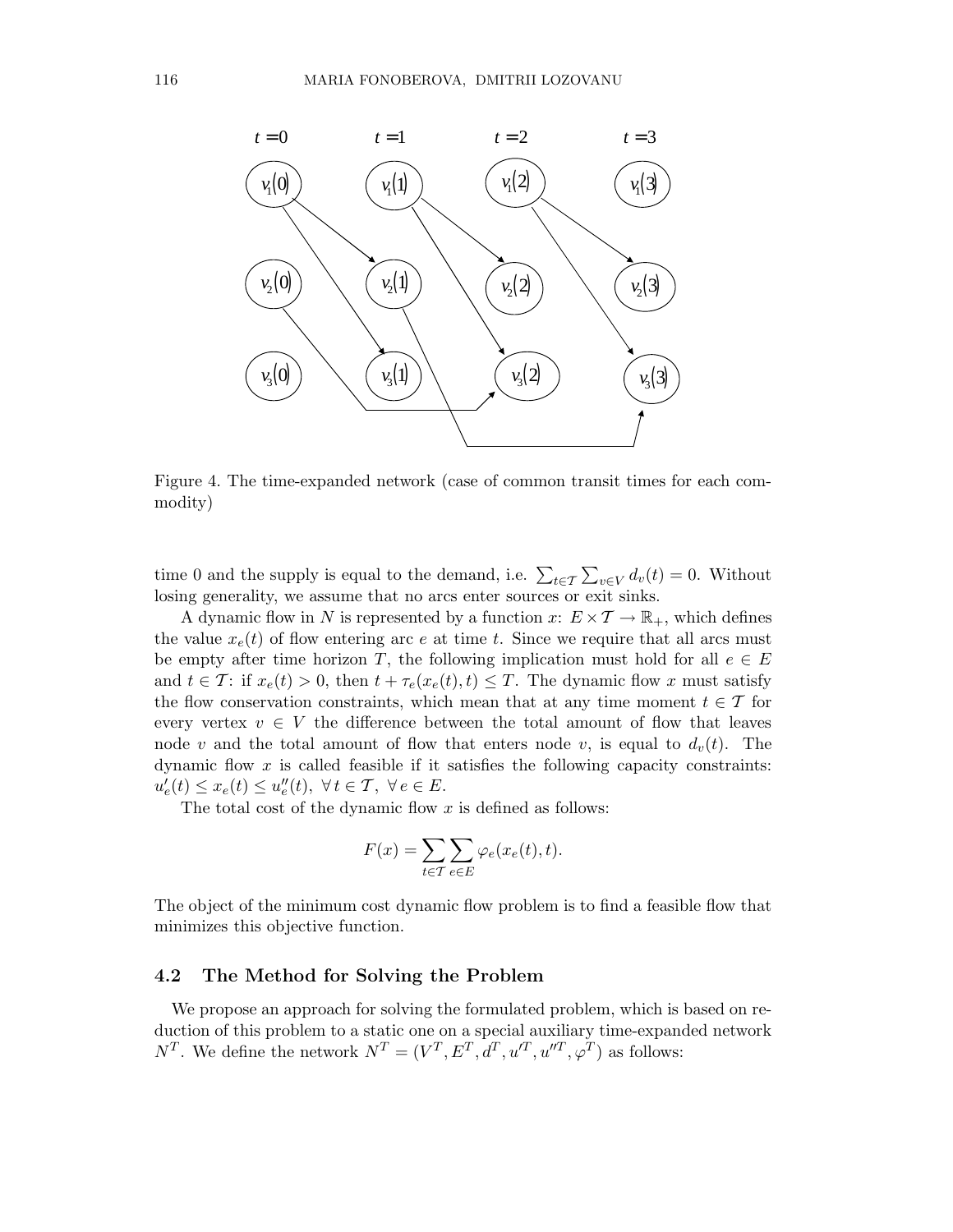1. 
$$
\overline{V}^T
$$
: = { $v(t) | v \in V, t \in T$ };  
\n2.  $\widetilde{V}^T$ : = { $e(v(t)) | v(t) \in \overline{V}^T, e \in E^-(v), t \in \mathcal{T} \setminus T$ };  
\n3.  $V^T$ : =  $\overline{V}^T \cup \widetilde{V}^T$ ;  
\n4.  $\widetilde{E}^T$ : = { $\widetilde{e}(t) = (v(t), e(v(t))) | v(t) \in \overline{V}^T$  and corresponding  $e(v(t)) \in \widetilde{V}^T, t \in \mathcal{T} \setminus T$ };  
\n5.  $\overline{E}^T$ : = { $e^p(t) = (e(v(t)), z(t + \tau_e^p)) | e(v(t)) \in \widetilde{V}^T, z(t + \tau_e^p) \in \overline{V}^T, e = (v, z) \in E, 0 \le t \le T - \tau_e^p, p \in P$ };  
\n6.  $E^T$ : =  $\overline{E}^T \cup \widetilde{E}^T$ ;  
\n7.  $d_{v(t)}^T$ : =  $d_v(t)$  for  $v(t) \in \overline{V}^T, k \in K$ ;  
\n $d_{e(v(t))}^T$ : = 0 for  $e(v(t)) \in \widetilde{V}^T$ ;  
\n8.  $u'_{\widetilde{e}(t)}^T$ : =  $u'_e(t)$  for  $\widetilde{e}(t) = (v(t), e(v(t))) \in \widetilde{E}^T$ ;  
\n $u''_{\widetilde{e}(t)}^T$ : =  $\overline{u}_e^v(t)$  for  $\widetilde{e}(t) = (v(t), e(v(t))) \in \widetilde{E}^T$ ;  
\n $u'_{e^p(t)}^T$ : =  $\overline{u}_e^v(t)$  for  $e^p(t) \in \overline{E}^T, p \in P$ , where  $\overline{u}_e^0(t) = 0$ ;  
\n $u''_{e^p(t)}^T$ : =  $\overline{u}_e^v(t)$  for  $e^p(t) \in \overline{E}^$ 

To make the notations more clear we construct a part of the time-expanded network for the fixed moment of time t for the given arc  $e = (v, z)$  with the transit time function presented by Fig. 5.



Figure 5. The transit time function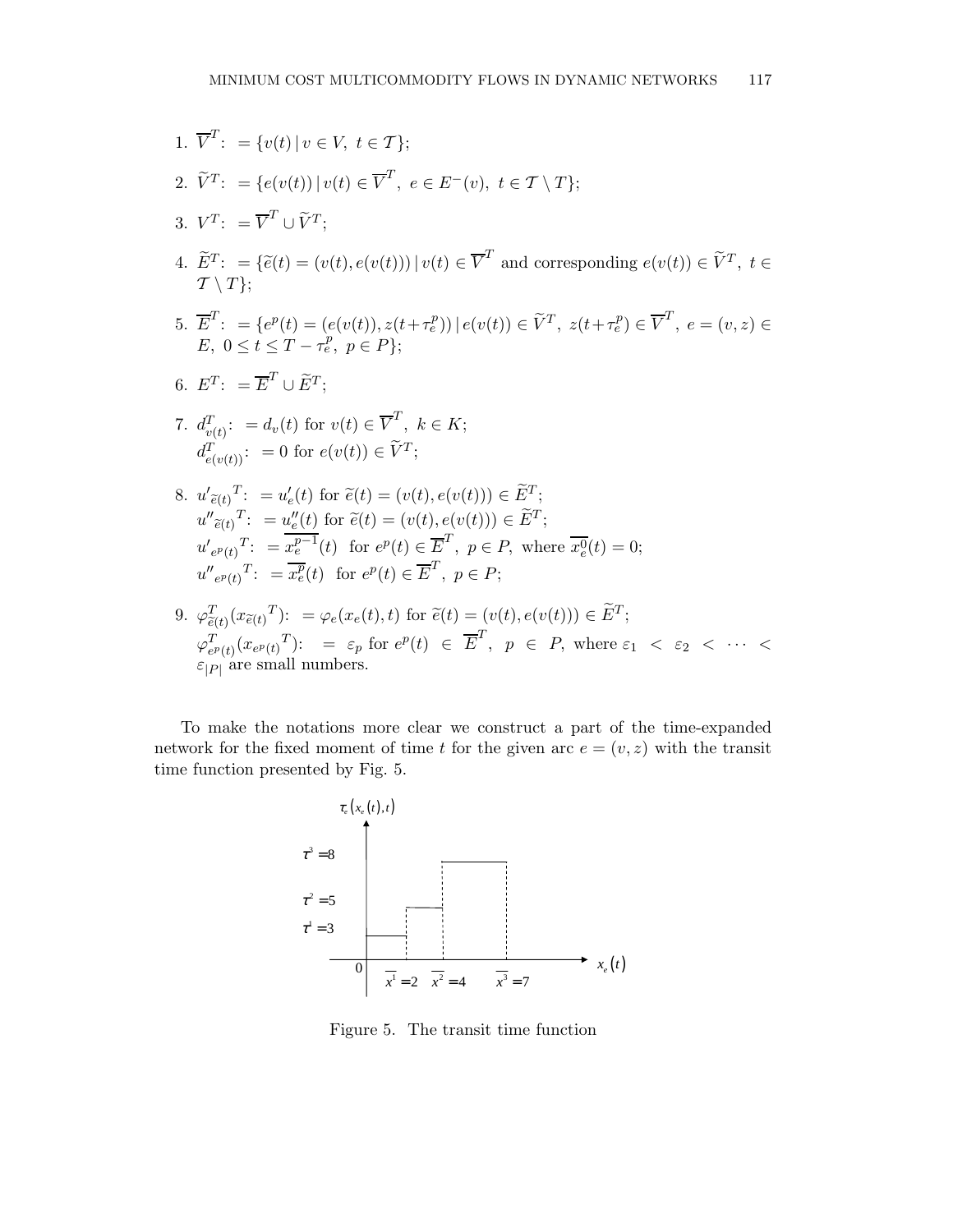The constructed part of the time-expanded network is given on Fig. 6, where lower and upper capacities are written above each arc and the cost is written below each arc.



Figure 6. The constructed part of the time-expanded network

The following lemma gives the correspondence between flows in the dynamic network and the time-expanded network.

**Lemma 3.** Let  $x^T: E^T \to \mathbb{R}_+$  be a flow in the static network  $N^T$ . Then the flow  $x: E \times T \to \mathbb{R}_+$  in the dynamic network N can be defined in the following way. Let  $e^{p}(t) = (e(v(t)), z(t + \tau_e^p)) \in \overline{E}^{T}, \quad \tilde{e}(t) = (v(t), e(v(t))) \in \widetilde{E}^{T}.$  Then the dynamic flow  $x_e(t)$  on arc  $e = (v, z)$  is determined as follows:  $x_e(t) = x_{\tilde{e}(t)}^T = x_{e^p(t)}^T$ ,  $\forall t \in \mathcal{T}$ , where  $p \in P$  is such that  $x_{\tilde{e}(t)}^T \in (x_e^{p-1}(t), \overline{x_e^p}(t)]$ .

If  $x: E \times T \to \mathbb{R}_+$  is a flow in the dynamic network N, then the flow  $x^T: E^T \to$  $\mathbb{R}_+$  in the static network  $N^T$  can be determined as follows. Let  $x_e(t)$  be a dynamic flow on arc  $e=(v, z) \in E$ . Then the tuple  $(x_{\tilde{e}(t)}^T, \overline{x}_{\overline{e}(t)}^T) = x_{e(t)}^T$  is a corresponding static flow, where  $x_{\tilde{e}(t)}^T$  is a static flow on additional arc  $\tilde{e}(t) = (v(t), e(v(t))) \in \tilde{E}^T$ , at that  $x_{\tilde{e}(t)}^T = x_e(t); \quad \overline{x}_{\overline{e}(t)}^T = (x_{e^1(t)}^T, x_{e^2(t)}^T, \dots, x_{e^{|P|}(t)}^T)$  is a |P| dimensional vector of static flows on arcs  $e^p(t) = (e(v(t)), z(t + \tau_e^p)) \in \overline{E}^T$ ,  $p \in P$ , at that  $x_{e^p(t)}^T = x_e(t)$  if  $x_e(t) \in (x_e^{p-1}(t), \overline{x_e^p}(t)]$  or  $x_{e^p(t)}^T = 0$  otherwise.

The proof of this lemma is similar to the proof of Lemma 1.

The following theorem holds.

**Theorem 4.** If  $x^{*T}$  is a static minimum cost flow in the static network  $N^T$ , then the corresponding according to Lemma 3 dynamic flow  $x^*$  in the dynamic network N is also a minimum cost flow and vice-versa.

In such a way, the minimum cost multicommodity flow problem in the dynamic network can be solved by static flow computations in the corresponding timeexpanded network. To solve the minimum cost flow problem in dynamic networks